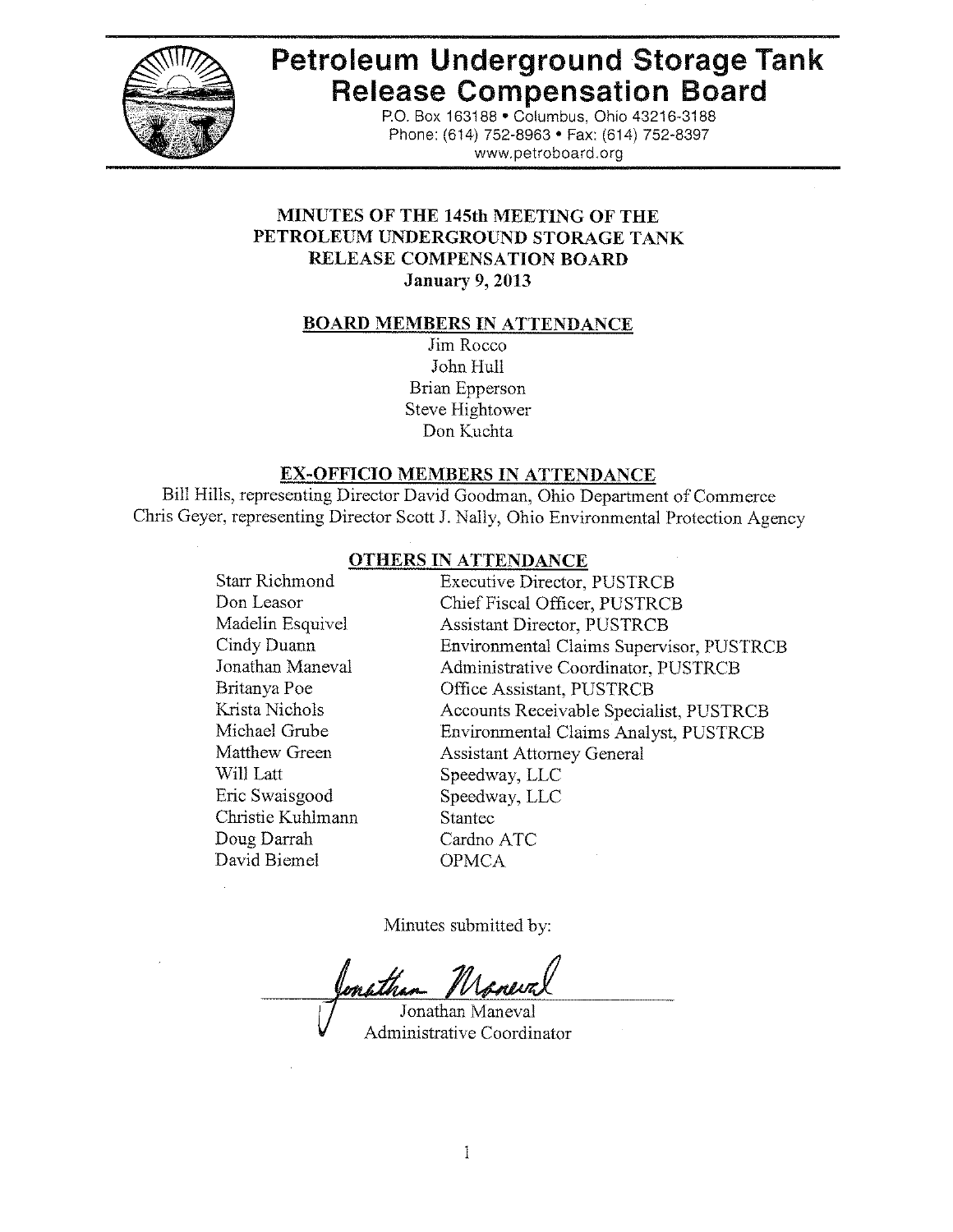## **Call to Order:**

Chairman Rocco convened the one hundred forty-fifth meeting of the Petroleum Underground Storage Tank Release Compensation Board on Wednesday, January 9, 2013. The following members were in attendance: Jim Rocco; John Hull; Brian Epperson; Steve Hightower; Mayor Don Kuchta; Bill Hills, representing Director David Goodman, Ohio Department of Commerce; and Chris Geyer, representing Director Scott J. Nally, Ohio Environmental Protection Agency.

Chairman Rocco noted that there was no word from the Governor's office regarding the reappointment of Cheryl Hilvert and Tom Stephenson, and as a result, they were not attending the meeting. Chairman Rocco said that Bill Bishilany was no longer with the State Treasurer's office, and a replacement designee had not been appointed to represent that office. He said a new Assistant Attorney General, Carla Dowling-Fitzpatrick, has been assigned to work with the Board. However, he noted that Ms. Dowling-Fitzpatrick was unable to attend the meeting, and Matt Green from the Attorney General's office was attending the meeting in her place.

Chairman Rocco reminded members that Financial Disclosure Statements must be filed by May 15, 2013. Mr. Rocco also noted that the statements are no longer being mailed to the members. Instead, the statement will be available for download from the Ethics Commission's website.

As a result of the retirement of Ellen Mitton, Assistant Director Madelin Esquivel was appointed to serve as the Board's new Ethics Officer. Any questions regarding ethics should be directed to her. Chairman Rocco noted as Ethics Officer, Ms. Esquivel will be conducting the annual ethics training.

## **Minutes:**

Chairman Rocco asked if there were any comments or questions regarding the minutes from the November 28, 2012, Board meeting. Chairman Rocco noted that there was one change he wanted to make. Chairman Rocco requested the minutes be changed to indicate the recommendation to maintain the per-tank fees for the 2013 program year was a result of a recommendation by the Chairman and Vice-Chairman. Chairman Rocco noted that a Finance Committee did not exist at the time the recommendation was made, since the Board elected to not appoint committees until the remaining members were appointed by the Governor.

Mr. Hightower moved to approve the minutes as amended. Mr. Epperson seconded. A vote was taken and all members voted in the affirmative. The motion carried.

#### **BUSTR Report:**

Chairman Rocco called upon Bill Hills, Bureau Chief, to present the BUSTR report.

Mr. Hills stated that the OTTER database upgrade project was in week 70, and Phase IV is now known as a "Change Order Request." He said the advantage now is that they are going to see the same faces working through the remainder of the project which will hopefully expedite the project.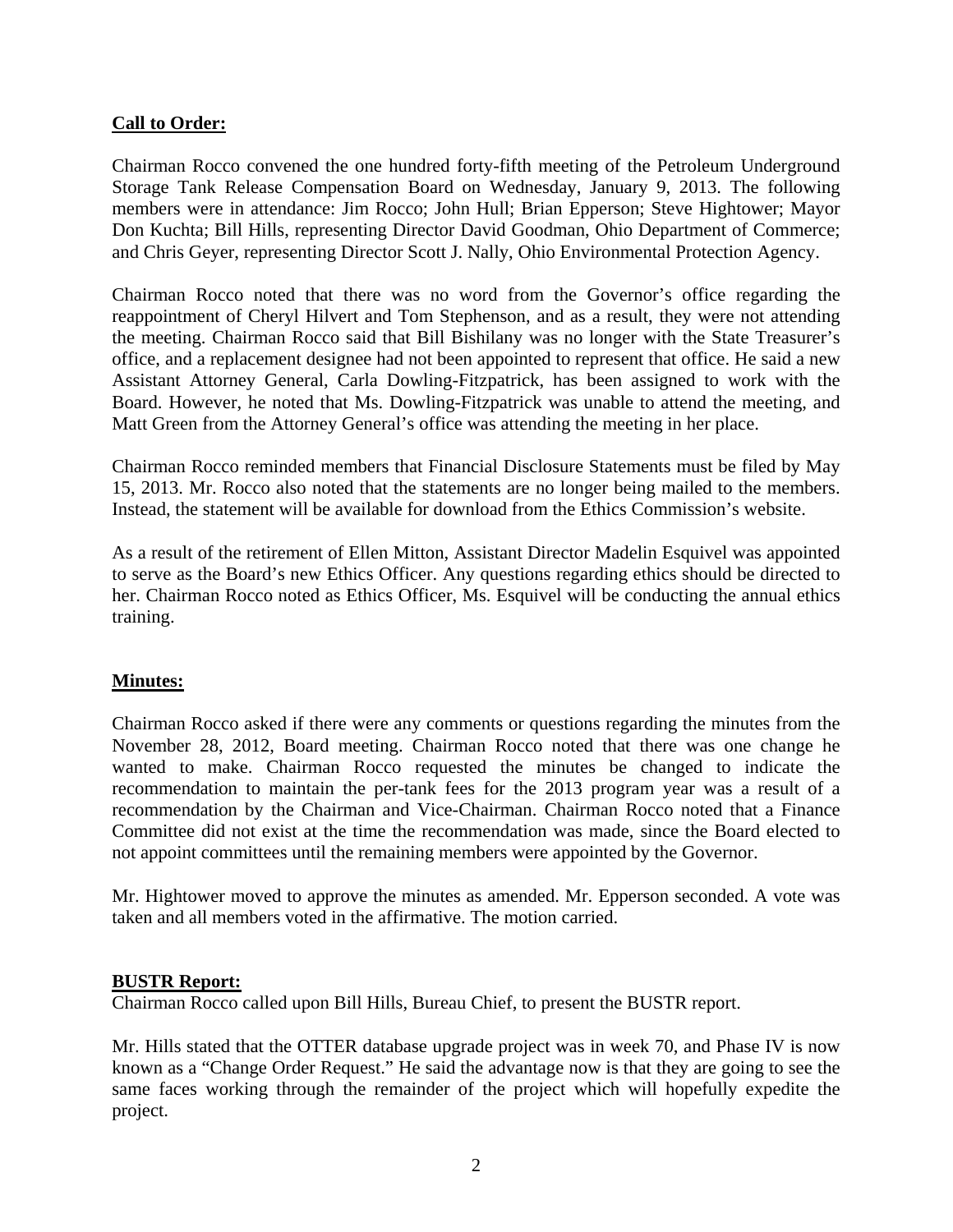Mr. Hills said the click-scheduling project was in week 45. He stated the computer tablets are now being used, and they are tying into the OTTER database. He said next week there would be a meeting finalizing all the specifications. Mr. Hills stated the click-scheduling program is moving forward as anticipated and it will be implemented as scheduled.

Mr. Hills reported for the week ending December 28, 2012, there were 14 operational compliance inspections conducted for a total of 7,782 inspections completed for the current grant cycle ending August 8, 2013. He said that BUSTR had a projected target of 6,272 completed inspections, indicating BUSTR is now 24% ahead of projections. Mr. Hills noted that by being ahead of projections, they will be able to perform re-inspections at certain facilities.

Mr. Hills stated that eight No Further Actions (NFAs) were generated for the week ending December 28, 2012, for a total of 158 NFAs for the current grant cycle ending September 30, 2013. He said that BUSTR had a projected target of 162 NFAs, indicating they are three percent (3%) behind those projections.

Mr. Hills noted that the statistical information published in the BUSTR report represented counts as of January 2, 2013, not November 9, 2012, as indicated in the report.

Mr. Hills stated as of January 2, 2013, there are 22,108 registered USTs. Mr. Hills noted that at the same time last year, there were 22,204 USTs registered. The decrease of 96 registered tanks reflects a change of less than one percent (1%). The number of UST owners with registered facilities totaled 3,772 as of January 2, 2013. At the same time last year, there were 3,799 UST owners with registered facilities. Similarly the decrease of 27 owners represents a change of less than one percent (1%). The number of registered UST facilities as of January 2, 2013, was 7,575. Mr. Hills said that last year at the same time, 7,637 UST facilities were registered. Again, the decrease of 62 registered UST facilities represents a change of less than one percent (1%). Mr. Hills stated that these numbers appear to be fairly stable.

Mr. Hills reported there are 2,618 active releases, and the number of active closures is 1,058. He said there have been over 27,000 NFAs generated since the inception of the BUSTR program.

Chairman Rocco asked what the most common deficiencies were that inspectors identified during compliance inspections. Mr. Hills asked if David Biemel from the Ohio Petroleum Marketers & Convenience Store Association (OPMCA) could respond, as he had recently obtained the information from BUSTR Environmental Supervisor, Steven Krichbaum.

Mr. Biemel reported that according to 2012 inspection information, failure to perform annual tests of the automatic line leak detection equipment resulted in the most common deficiency (572 occurrences). The second most common deficiency was failure to perform periodic tests of pressure piping (365 occurrences), and failure to comply with financial responsibility requirements was the third most common deficiency (302 occurrences).

## **Financial Report:**

Chairman Rocco called upon Don Leasor, Chief Fiscal Officer, to present the financial reports.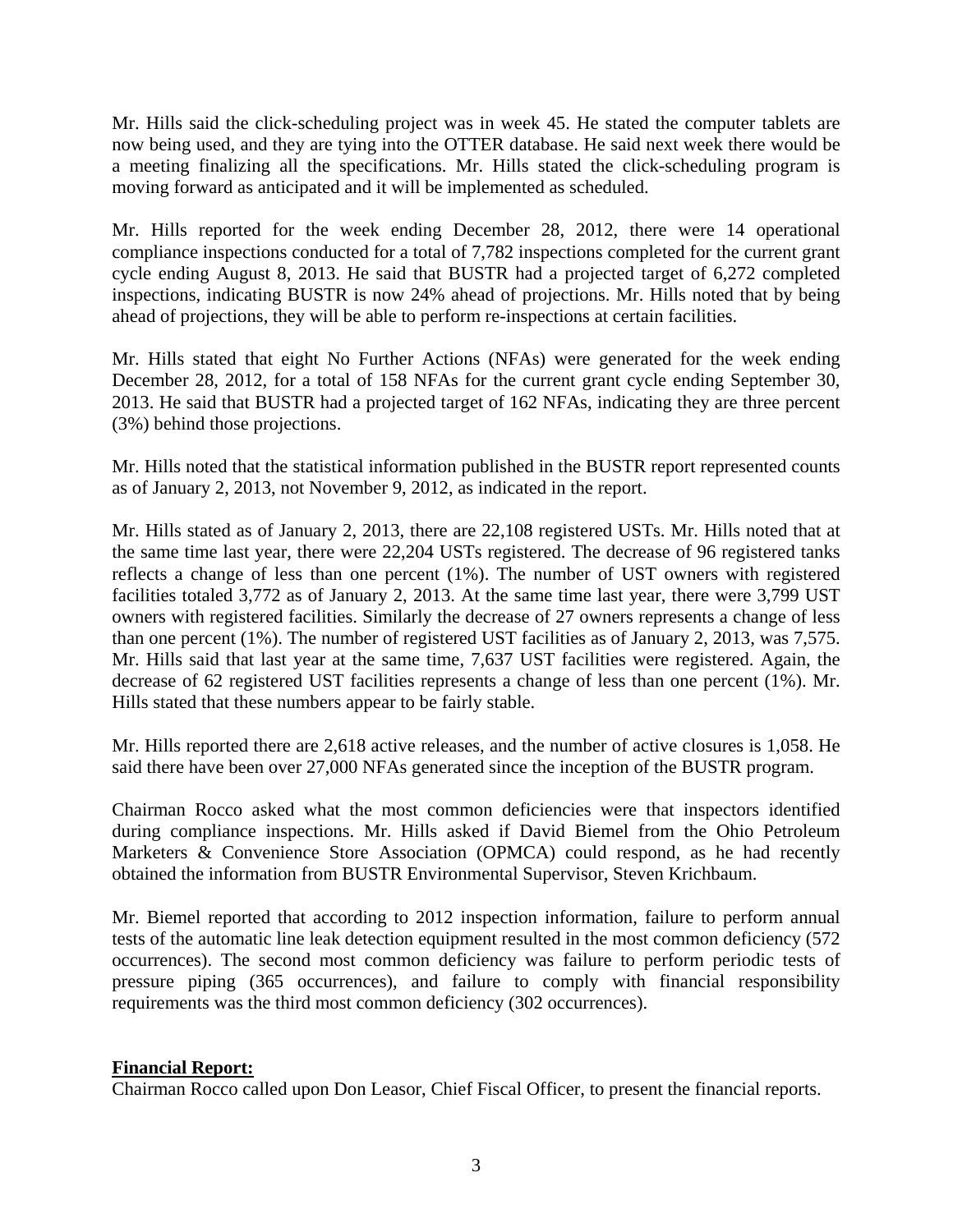Mr. Leasor stated that Schneider Downs submitted the audited financial statements to the Auditor of State prior to the December 31, 2012, deadline. A copy of the audit report was provided to each of the board members. Mr. Leasor noted that the audit report is subject to review and acceptance by the Auditor of State. He said the Board would be notified when it is released by the Auditor of State, and the report will be made publicly available at that time. Chairman Rocco asked whether there were any changes made to the report following the November Board meeting. Mr. Leasor said minor grammatical and typographical corrections were made.

#### *November Financials*

Mr. Leasor said the financial statements for November were emailed to the Board members. He asked if there were any questions or concerns regarding these reports. Hearing none, Mr. Leasor began his report with the November financials.

Mr. Leasor said as of January 8, 2013, the unobligated balance is approximately \$13 million and the obligated account balance is about \$4.75 million. He said the claims expense for November was \$816,000, and approximately \$4.25 million had been paid for claims this fiscal year as of January 8, 2013.

Mr. Leasor reported that approximately 98.2% of the budgeted revenues, net of refunds, were collected as of November 30, 2012. He stated the total operating expenses for the month of November were approximately \$175,000. Mr. Leasor noted the salary line item was slightly higher in November due to the statewide annual voluntary payout of sick and personal leave. Mr. Leasor noted that once a year, employees can elect to be paid for unused personal leave and sick leave at a reduced percentage based upon the amount of sick leave used throughout the year.

Mr. Leasor pointed out that under the Legal and Professional line item, the AG collection costs were approximately \$20,200 in November. He stated that this increase was primarily the result of Special Counsel costs of approximately \$12,900. When the Attorney General's office is unable to collect delinquent fees certified to their office for collection, the fees are forwarded to Special Counsel for collection. If Special Counsel collects the delinquent fees, they are paid collection costs equaling 33.3% of the amount collected.

Mr. Leasor stated that as of November 30, 2012, postage expenses were approximately 70% of the amount budgeted. He noted this is due to the postage fees for the final quarter of fiscal year 2012 being paid in August. This included the postage costs for the June 2012 newsletter and the annual fee assessment statement mailing, which was sent by certified mail. Mr. Leasor pointed out that this falls in line with prior years' expenses for the same time period.

Mr. Leasor said all other expenses are where they should be at this time in the fiscal year.

There was a brief discussion on collection costs and its relationship to the collection of fees certified to the Attorney General's office.

Mr. Leasor stated that he had one additional item in his Financial Report concerning the migration of the Board's old legacy database system known as Rbase to a Windows Access 2010 database. This project involves the migration of the data, design of an interface, testing, and rollout of the application for multiple users. Users will not have the ability to update or alter the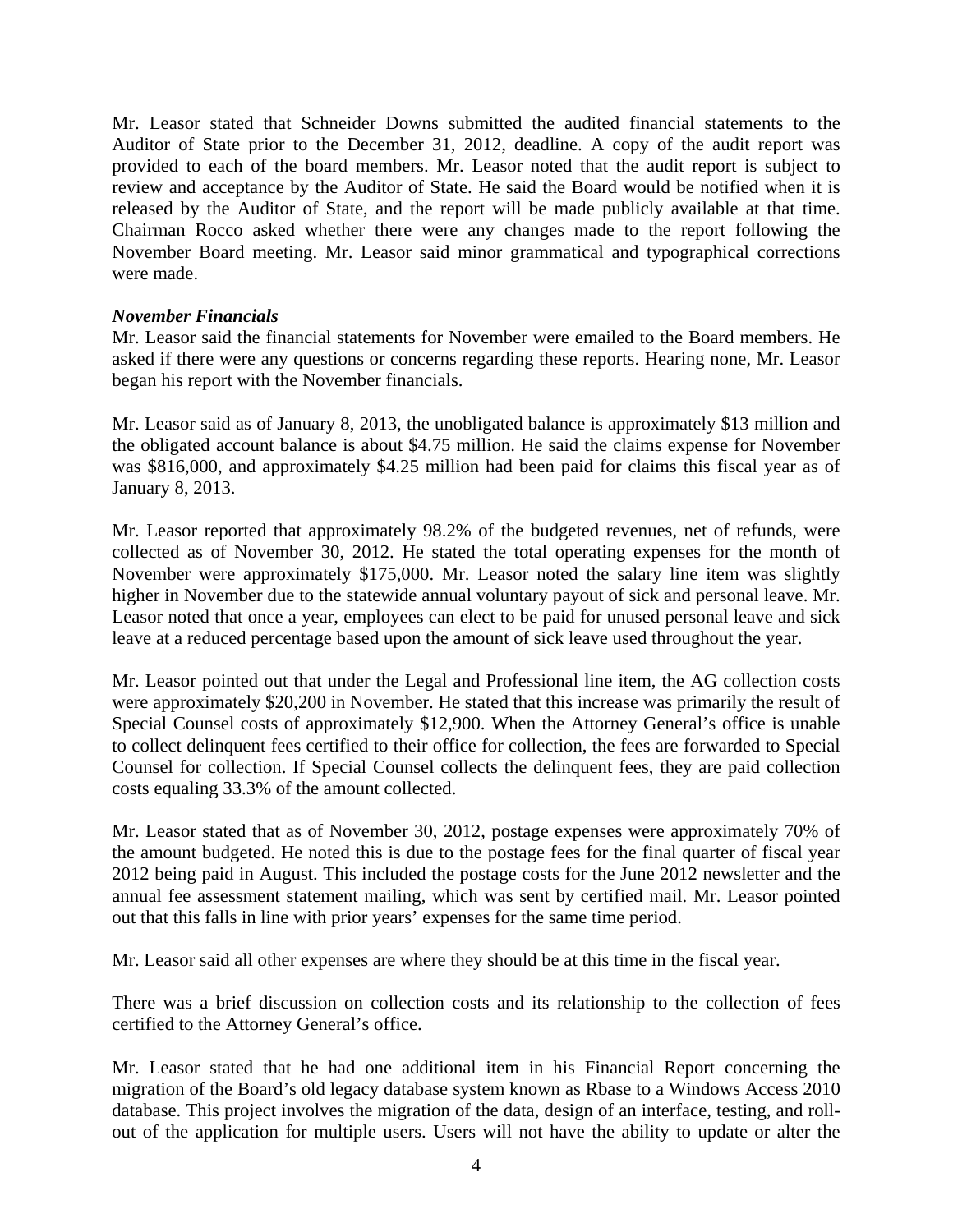historical data that was brought over to the new application from the legacy system. Mr. Leasor stated the new Access database will be more user-friendly, and allow for multiple users to access the data at the same time.

Mr. Leasor requested that the Board authorize the Chairman to negotiate and enter into a contract with an IT consultant for the migration of the DOS based legacy database to a Windows Access 2010 database in an amount not to exceed \$7,500.

Chairman Rocco asked if an IT consultant had been identified to do the work for the project. Mr. Leasor confirmed that a consultant was ready to begin the project. Mr. Leasor also noted that the project's cost had been built in to the capital budget.

Chairman Rocco requested a motion to authorize the Chairman to negotiate and enter into a contract or an agreement with a contractor for an amount not to exceed \$7,500 for the purpose of doing the migration of the database. Mr. Geyer so moved. Mayor Kuchta seconded.

Vice Chairman Hull recommended the motion be amended to read that the contract amount would not exceed \$10,000. Chairman Rocco called upon Executive Director Starr Richmond to establish whether \$7,500 was a firm estimate. Ms. Richmond confirmed she had spoken with the IT consultant, and based upon the scope of work, the maximum cost would be \$7,500. Ms. Richmond also noted that \$5,000 was budgeted for the database work in the capital budget. However, she was unable to get the project done for \$5,000.

Vice Chairman Hull questioned whether any additional work would arise during the project that may need to be done at the same time. Director Richmond advised that any additional work would require a change order.

Mr. Geyer submitted an amended motion to authorize the Chairman to enter into a contract for the database migration in the initial amount of \$7,500, and further to authorize the Chairman to approve change orders up to an additional \$2,500, for a total of \$10,000. Mr. Geyer noted that if a change order was needed, there would be no need to come back to the Board. Mr. Hull seconded. A vote was taken and all members were in favor.

Mr. Hightower requested that when the Board obtains bids, that it looks for avenues to include minority companies, suppliers and contractors to perform the work.

#### **Compliance/Fee Assessment Report**

Chairman Rocco called on Madelin Esquivel, Assistant Director, to present the compliance and fee assessment report.

Ms. Esquivel stated as of December 31, 2012, 204 refunds had been paid to 96 owners for a total of \$88,000 paid in the 2012 program year. This amount represents 32% of the refund goal of \$275,000, which was set for the 2012 program year.

Ms. Esquivel said there are 3,431 pending refunds totaling \$1,538,000. Ms. Esquivel stated that an owner's refund is first used to offset any outstanding fees, and any remaining amount is then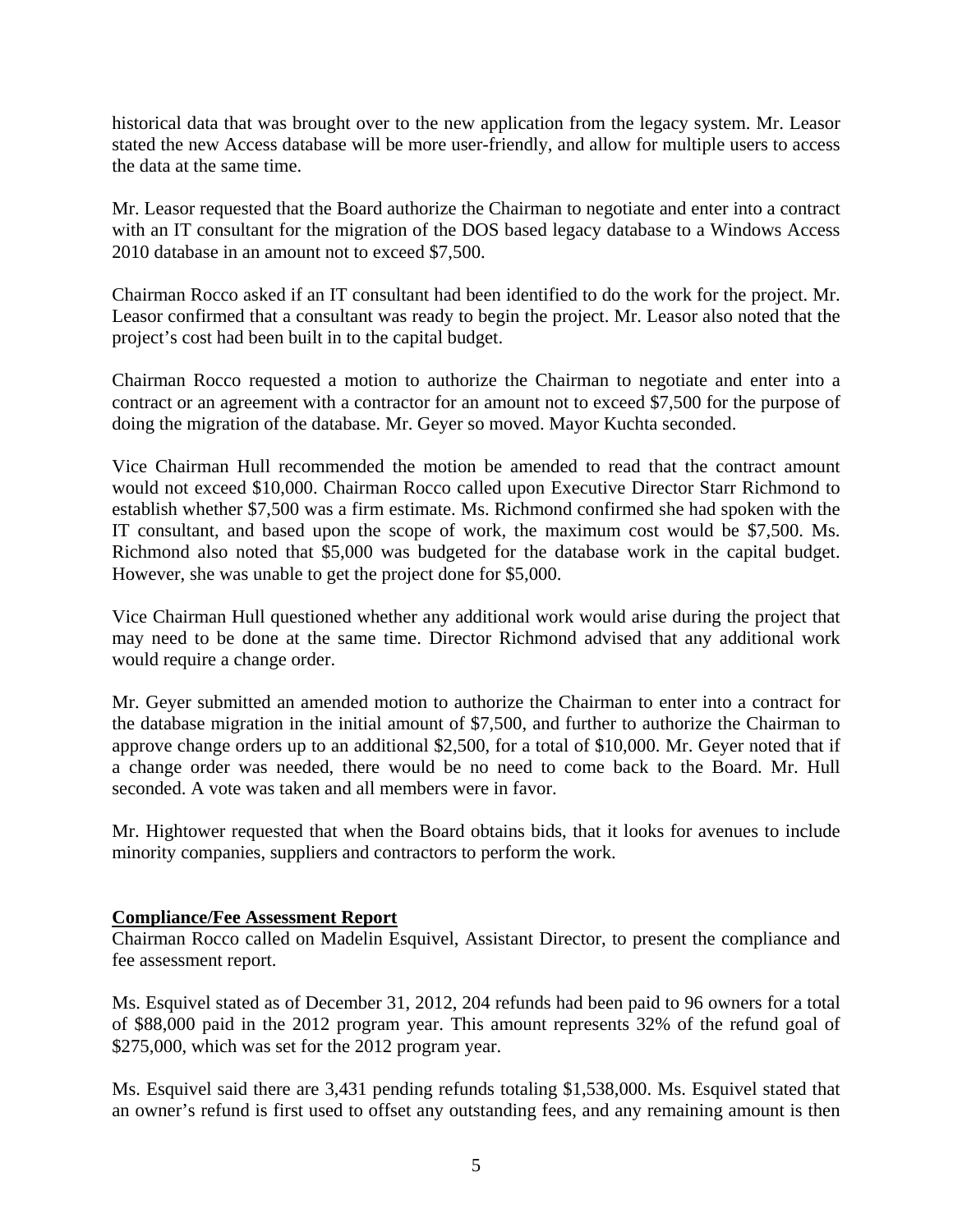paid to the owner. She said thus far in program year 2012, a total of \$24,000 had been used to offset outstanding Fund fees.

Ms. Esquivel stated a total of \$209,494 had been collected by the Attorney General's Office and Special Counsel so far this fiscal year. She said after deducting the collection costs of \$66,225, the net amount received by the Board totaled \$143,270. Ms. Esquivel said 271 accounts have been certified for collection to the Attorney General's office since July 1, 2012. These accounts represent 54 owners for a total of \$620,285. Ms. Esquivel noted that another certification was upcoming and will include any 2012 program year fees that remain unpaid, along with any other delinquent fees identified for certification.

Ms. Esquivel said there are seven appeals of Orders Pursuant to Law currently under review. She said there are two Determinations to Deny a Certificate of Coverage currently under appeal. She said four Ability to Pay Applications are currently pending. This program allows former UST owners experiencing financial difficulty to apply for and receive a determination of their ability to pay delinquent fees.

Ms. Esquivel said the number of owners that were issued a 2012 Certificate of Coverage is 3,071. She said the number of owners with Certificate of Coverage Applications currently in process is 223. She said there are 88 unresolved Pending Denials and 35 unresolved Determinations to Deny a Certificate of Coverage.

Ms. Esquivel said the unclaimed monies and refunds pending amounts remain the same as she reported at the November meeting. She said there remain 14 uncashed refund checks that total \$4,625. She said there are 69 owners from whom we have requested more information. These pending refunds total \$73,520.

Vice Chairman Hull questioned where the refund paid expense is reported in the monthly income statement. Chief Fiscal Officer Don Leasor stated tank fee revenue is reported net of refunds paid.

Chairman Rocco questioned what happens with unclaimed monies. Ms. Esquivel stated we are implementing a new policy to move the monies into a separate account. Chief Fiscal Officer Don Leasor confirmed that a new account was recently created with the State Treasurer's office for the specific purpose of holding the unclaimed monies, and Mr. Leasor said we will be moving the unclaimed monies into that account. Chairman Rocco asked how long the funds must be held in the unclaimed monies account. Ms. Esquivel advised the monies must be held for five years.

## **Claims Report:**

Chairman Rocco called on Ms. Cindy Duann, Environmental Claims Supervisor, to present the claims report.

Ms. Duann said the current total maximum liability of in-house open claims is just under \$27 million. She said using the historical claim payout ratio of 70%, the actual anticipated claim liability of unpaid in-house claims is about \$19 million. She stated, as of January 2, 2013, a total of 2,079 Fund eligible sites had been issued NFAs with an average cleanup cost of \$127,200 per site.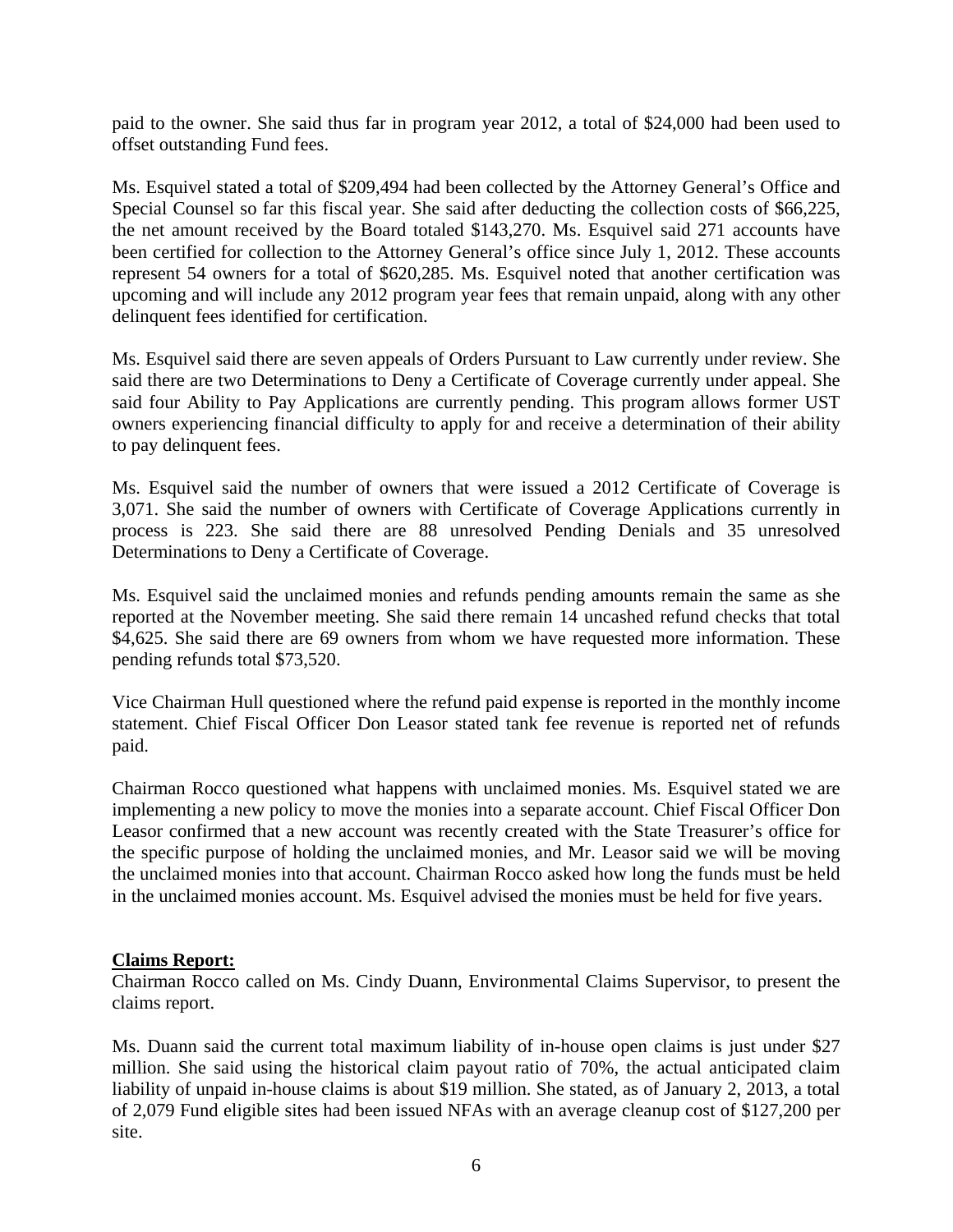Ms. Duann noted since the inception of the Fund in 1989, only eight Fund eligible sites have maxed out the claim reimbursement cap of \$1 million less the deductible. Ms. Duann stated she anticipates a ninth site will reach the claim reimbursement cap in the next month. She said of these nine sites, two are regional transit authorities, two are manufacturing companies and the remaining five sites are service stations.

Ms. Duann stated currently there are 1,692 open claims pending review; and only 15 claim settlement determinations are under appeal.

Ms. Duann said that during the past six months, we received an average of 57 claims per month, and settled or closed an average of 65 claims per month. She noted a total claim settlement of more than \$4 million has been offered so far this program year. Ms. Duann stated she hopes another \$3 million to \$4 million in claim settlements will be offered in the next six months. This would bring the total claim settlement offer for the 2012 program year to \$7.5 to \$8 million.

Ms. Duann said in the past six months, 41 eligibility applications were received and 35 determinations of eligibility were issued. She said of the 35 eligibility determinations, 23 applications were approved, and 12 applications were denied; with an approval ratio of 66%. She said currently there are 20 eligibility applications pending review.

Ms. Duann said that during the last six months, 85 requests for cost pre-approval were received, and 111 cost pre-approval notifications were issued. Ms. Duann noted that only nine remedial action plan (RAP) cost pre-approvals were received so far for the 2012 program year, which represents a decrease in comparison to previous years. Ms. Duann also noted that fewer requests for preapproval of costs for monitoring plans and model calibration plans have been received. This decrease is likely a result of the rule change in November 2009 that now requires cost preapproval for only monitoring plans or model calibration plans with estimated costs greater than \$6,000. She said there are currently 69 open cost pre-approvals pending review.

Chairman Rocco noted that the number of cost pre-approval requests received so far for the 2012 program year was substantially less in comparison to previous years. Chairman Rocco inquired whether more cost pre-approvals are usually received during the second half of the year. Ms. Duann stated she is not under the impression that more cost pre-approvals are submitted during the second half of the year. Ms. Duann stated she believes the fewer number of cost pre-approval requests is due to more consultants and tank owners understanding that they are not required to seek cost pre-approval for monitoring plans or model calibration plans when the estimated cost is less than \$6,000.

#### **New Business**

#### *Hardship Application*

Chairman Rocco called upon Starr Richmond, Executive Director, to present the hardship application.

Ms. Richmond stated that the Board's rule 3737-1-08 provides for an owner experiencing financial hardship to apply for hardship status with the Fund. She said granting hardship status allows for the acceleration of the review of the claims submitted by the owner. Ms. Richmond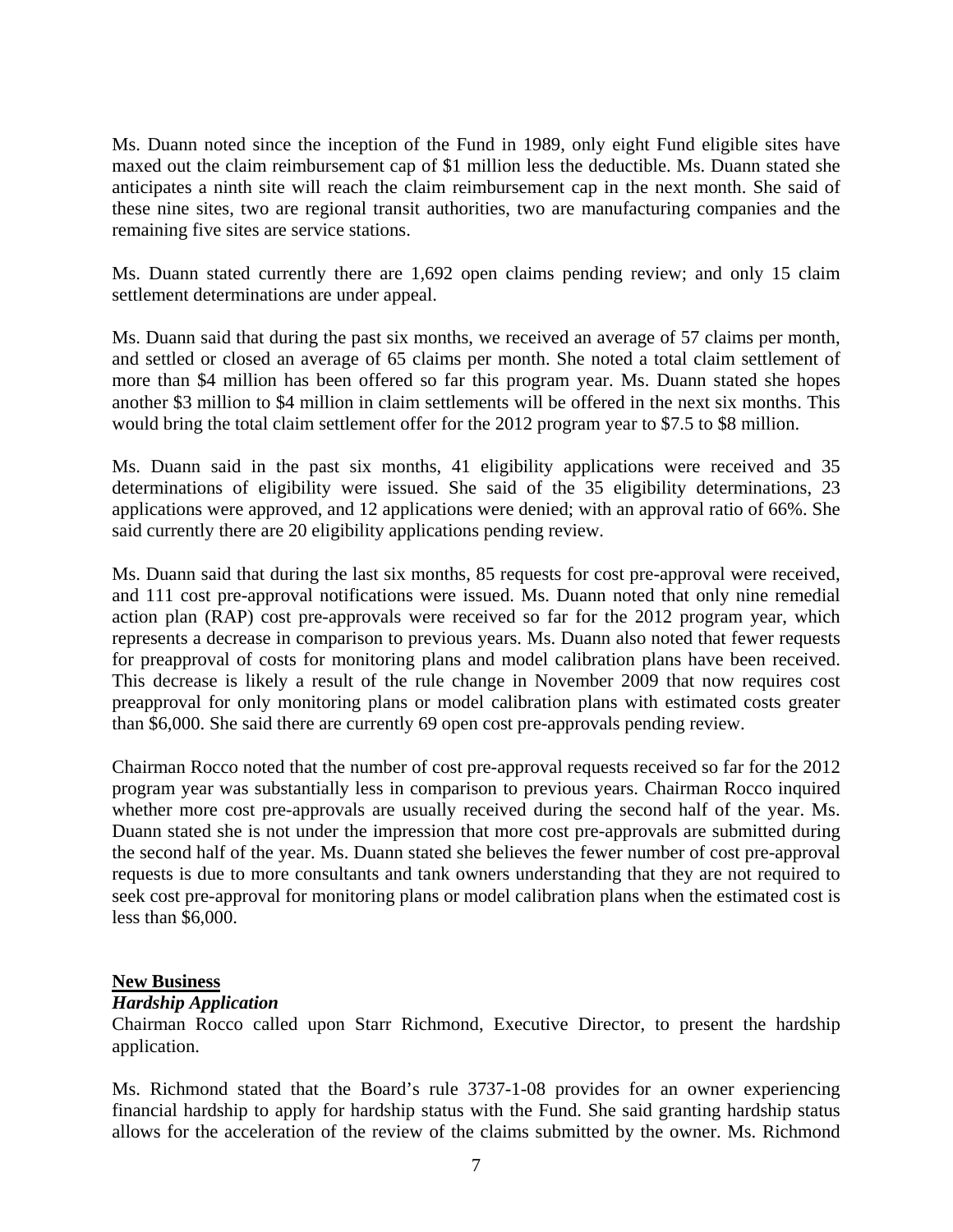noted that granting hardship status does not increase the amount of reimbursement to the tank owner. She stated by accelerating the review of the claim, it reduces the financial burden the owner would experience if the claims were reviewed and settled in the normal course of business. She said, once granted, the hardship status remains in effect for a one-year period. She said at that time, the owner may reapply for hardship status.

Ms. Richmond stated that in determining hardship status, the application and a minimum of two years income tax records are reviewed. She said, in addition, a U.S. Environmental Protection Agency (EPA) financial capacity test is used to evaluate the owner's cash flow and determine if the owner is able to carry debt, in which case, the owner could finance the costs of corrective actions over time.

### Claim # 13177-0001/10/29/98 – Kwan Yong Kim dba Kim's Marathon

Ms. Richmond said Mr. Kim is the responsible person for a release at Kim's Marathon, 875 Summit Street in Columbus. The release was discovered in 1998 when the tanks were removed. To date, the Fund has reimbursed Mr. Kim slightly over \$33,000. She said that Mr. Kim currently has one claim in-house with a face value of \$24,000. According to the application, Mr. Kim projected his corrective action costs over the next 12 months will be \$40,000. Ms. Richmond stated that Mr. Kim no longer owns the site, and based on the information in the hardship application, his gross income slightly exceeds his annual household living expenses. He has a net worth of \$130,000, but it is not in liquid assets. Ms. Richmond said based on the U.S. EPA financial capacity test, Mr. Kim does not have adequate cash flow to self-finance corrective actions, and any additional debt would result in his expenses exceeding his income.

Ms. Richmond recommended the Board approve this application and grant hardship status to Mr. Kim. Mr. Hull moved to approve the hardship application. Mr. Epperson seconded and a vote was taken. All members voted in the affirmative. The motion carried.

## **Old Business**

#### *Investments*

Chairman Rocco said the Finance Committee had previously met with the office of the State Treasurer of Ohio to discuss investment options other than STAR Ohio. He reminded members that at the September 2012 meeting, the Board discussed moving forward with investments after a presentation to the Board by the Chief Investment Officer of the State Treasurer's Office. Chairman Rocco stated that he, Vice Chairman Hull, Director Starr Richmond and Chief Fiscal Officer Don Leasor had spoken a few times about the investments, and had prepared a recommendation for the Board. He called upon Mr. Leasor to present the recommendation.

Mr. Leasor distributed a chart to the Board members which provided a summary of the investment recommendation. He stated that there is currently \$13 million in the unobligated account, and the recommendation is to invest \$6 million of this \$13 million into two different investment vehicles: the first investment vehicle being U.S. government treasuries and the second being U.S. agency callable bonds. The recommendation is to ladder the investments over a three year period. Instruments in increments of \$1 million would be purchased with maturities of one, two and three years for each of the investment vehicles. He said when each instrument matures, a decision can be made to return the money to the STAR Ohio unobligated account or reinvest it in similar instruments based upon interest rates at that time. He noted if U.S. treasuries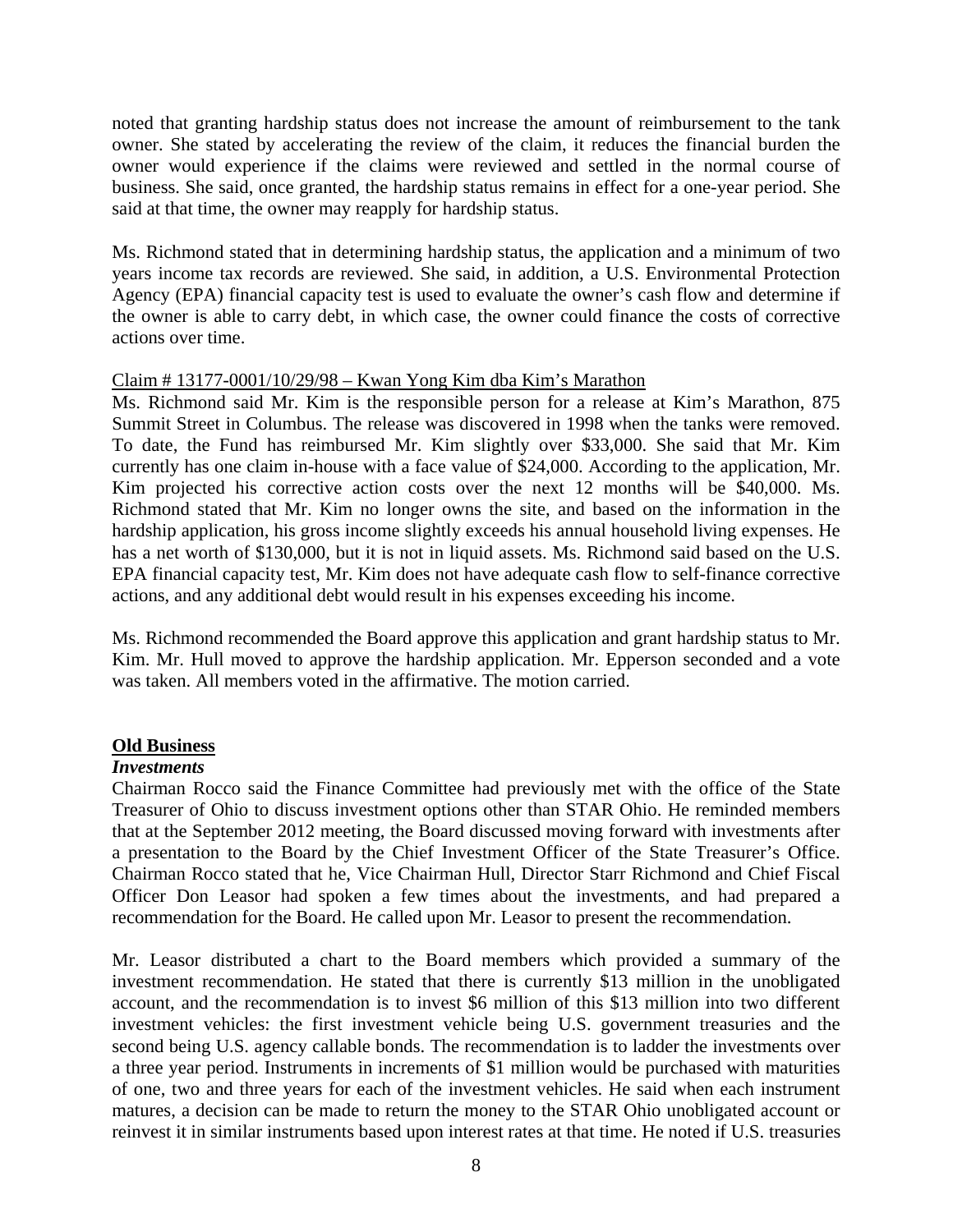and U.S. agency callable bonds are yielding an interest rate higher than STAR Ohio, it would make sense to reinvest the money.

Mr. Leasor said according to information provided by Gordon Short with the State Treasurer's Office, the interest rate for U.S. treasuries range from .165% for a one year investment to .347% for a three year investment. The interest rate for U.S. agency callable bonds ranges from .25% for a one year investment up to .5% for a three year investment. Mr. Leasor said if the \$6 million was left in STAR Ohio, based upon the current interest rate, the Board would earn approximately \$5,500 in interest each year. However, if the \$6 million was invested in U.S. treasuries and U.S. agency callable bonds, over the same one year period, the Board would earn about \$18,400 in interest. He said this is a gain of about \$13,000 just by moving the money out of STAR Ohio and into U.S. treasuries and U.S. agency callable bonds.

Chairman Rocco advised that the statute limits the Board's investment options. He explained that the proposal is to use three of the available investment options: STAR Ohio, U.S. government treasuries and U.S. agency callable bonds. He said \$7 million would remain in the unobligated account with STAR Ohio, and the remaining \$6 million would be allocated to \$3 million in U.S. treasuries and \$3 million in U.S. agency callable bonds. He said both the treasuries and callable bonds would have a one, two and three year investment plan to start with, and upon maturity each would be reinvested with a maturity of three years. He said these options are relatively safe investments. Chairman Rocco said this approach will give the Board additional income on its money and at the same time, not tie up the \$6 million such that the Board cannot access it at any point in time. He noted that each year the Board will have investments of at least \$2 million reach maturity.

Mr. Hightower asked Mr. Leasor to explain STAR Ohio. Mr. Leasor advised that STAR Ohio is a government investment pool run by the State Treasurer's Office. He said it is designed for agencies similar to the Board, local municipalities and school districts. He said the money is pooled together and invested by the Treasurer's Office. Mr. Geyer pointed out that it involves a lot of short term commercial paper, similar to a money market.

After some additional discussion, Chairman Rocco requested a motion to approve the investment of the \$6 million, and to authorize the Executive Director and the Chief Fiscal Officer to place \$3 million from the unobligated account into U.S. treasuries and an additional \$3 million from the unobligated account into U.S. agency callable bonds with maturity dates laddered over one, two and three years; and to reinvest these funds in like securities upon maturity. Mr. Hightower so moved. Mr. Hull seconded and a vote was taken. All of the members were in favor. The motion passed.

#### **Certificates of Coverage – Ratifications**

Chairman Rocco called upon Starr Richmond, Executive Director, to present the lists of owners who had either been issued or denied a Certificate of Coverage for ratification by the Board.

Ms. Richmond said that behind Tabs 7 and 8 are listings of facilities that, since the November Board meeting, had been issued or denied a program year 2011 or 2012 Certificate of Coverage.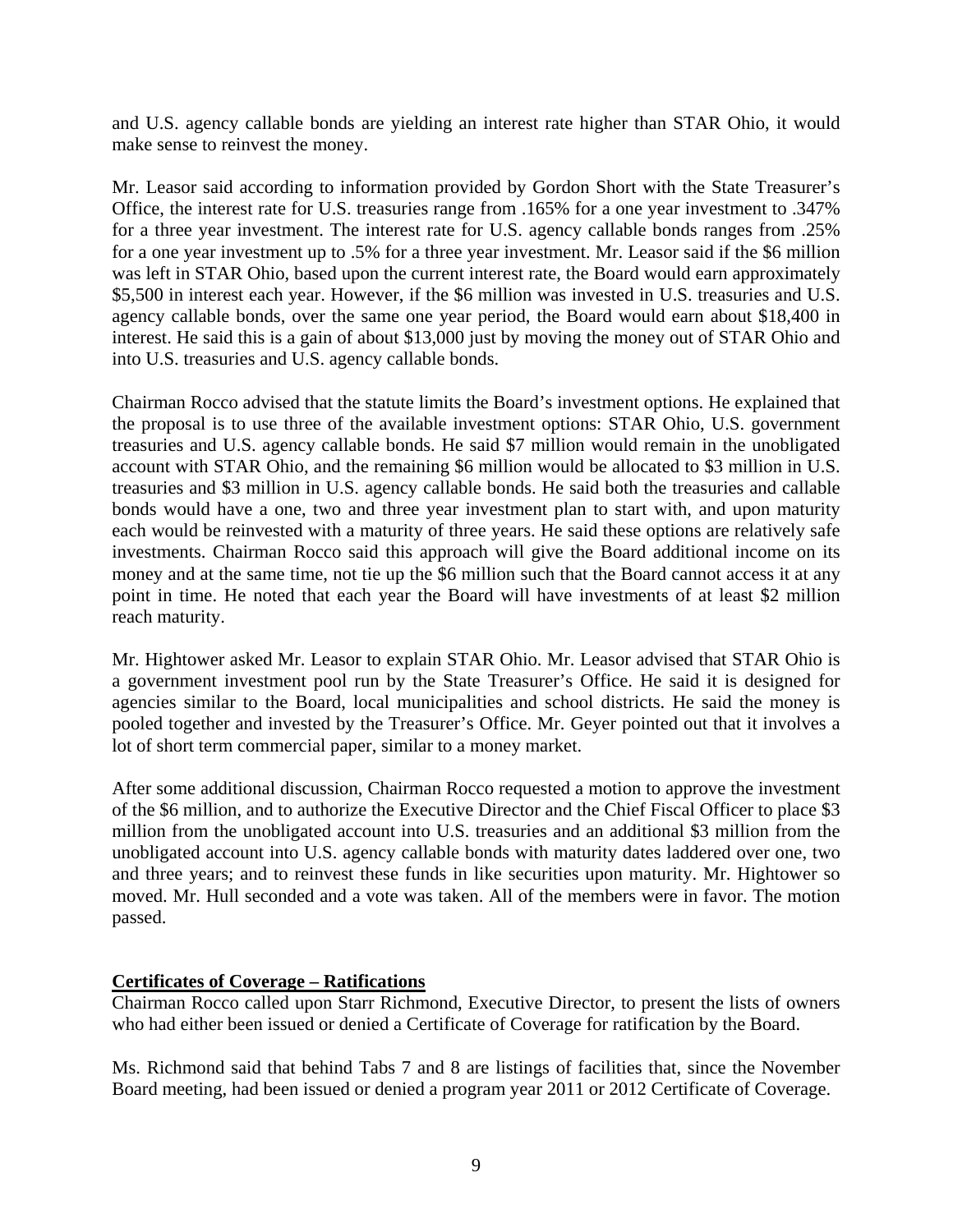Ms. Richmond said that the process used to review the fee applications and issue or deny a Certificate of Coverage includes a review for completeness to determine full payment has been received; financial responsibility for the deductible has been demonstrated; and, the owner has certified with his signature that he is in compliance with the State Fire Marshal's rules for the operation and maintenance of petroleum underground storage tanks. She said if these requirements are met and if the tanks existed in previous years, a certificate for the subject tanks had been issued to the owner in at least one of the prior two years, then a Certificate of Coverage is issued.

Ms. Richmond explained that if deficiencies or compliance issues are discovered, notice is provided to the owner in accordance with the Board's rules. The owner is provided 30 days to respond to the notice with information to correct the deficiency or compliance issue. If correcting information is not received within this time, a determination denying the Certificate of Coverage is issued to the owner.

She said the Board's rules and the Revised Code make provisions for an appeal of the determination. Ms. Richmond said that throughout this process the Board's staff works with the owner to correct the fee statement record and/or refers the owner to BUSTR to correct the registration record.

Ms. Richmond requested the Board ratify her actions with respect to the issuance of the 2011 program year Certificates of Coverage for the 31 facilities included on the list behind Tab 7.

Vice Chairman Hull moved to ratify the issuance of the 2011 Certificates of Coverage for the facilities listed. Mr. Epperson seconded. A vote was taken and all of the members were in favor. The motion passed.

Ms. Richmond requested the Board ratify her actions with respect to the denial of the Certificate of Coverage for the 2011 program year for the one facility included on the list behind the Tab 7 blue divider page.

Vice Chairman Hull moved to ratify the denial of the 2011 Certificate of Coverage for the facility listed. Mr. Hills seconded. A vote was taken and all of the members were in favor. The motion passed.

Ms. Richmond requested the Board ratify her actions with respect to the issuance of the 2012 program year Certificates of Coverage for the 109 owners of the 433 facilities included on the list behind Tab 8.

Mr. Hull moved to ratify the issuance of the 2012 Certificates of Coverage for the facilities listed. Mr. Geyer seconded. A vote was taken and all of the members were in favor. The motion passed.

Ms. Richmond requested the Board ratify her actions with respect to the denial of the 2012 program year Certificates of Coverage for the 35 facilities included on the list behind the Tab 8 blue divider page.